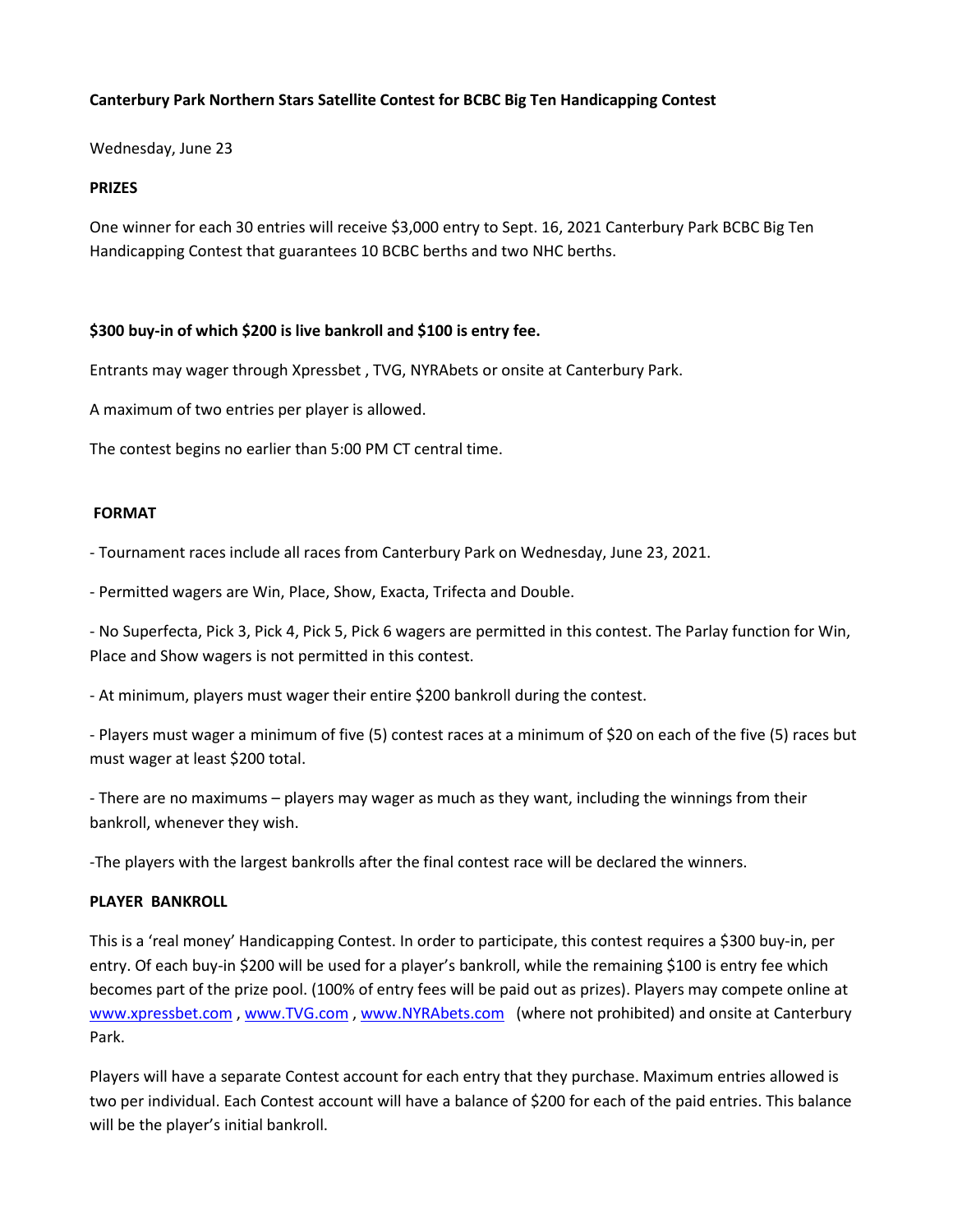**To participate in the contest a[t www.xpressbet.com,](http://www.xpressbet.com/) follow instructions on the website. Players must have an Xpressbet account in good standing to play.**

**To participate in the contest through NYRAbets or TVG, entry fee and bankroll must be paid through Canterburypark.com. Players have a TVG or NYRAbets account and must not be prohibited to play. Bankroll will be transferred to Contest account at specified ADW.**

**New York residents are prohibited from playing in this event through NYRAbets.com .**

**Entry at Canterbury Park:** see below.

At the conclusion of the contest, any dollar amount remaining within the Xpressbet Contest account remains the property of the player. Xpressbet will transfer funds from the Contest account back to the player's primary Xpressbet account at the conclusion of the contest.

TVG and NYRAbets will credit remaining balances to primary accounts at the conclusion of the contest.

Players onsite at Canterbury Park must cash out their contest account balance at tournament conclusion.

### **PRIZES**

One winner for each 30 entries, determined by ranked bankrolls at the conclusion of the contest, will receive a \$3,000 entry to the Sept. 16, 2021 Canterbury Park BCBC Big Ten Handicapping Contest that guarantees 10 BCBC berths and two NHC berths.

In the event of a tie for any position, the most winning win wagers will determine order of prize selection.

Entry fees over the cost of the Big Ten Contest entry will be paid to the next largest bankroll. For example, if there are 50 entries, there is one Big Ten entry winner and \$2,000 will be paid to the entrant with the second largest bankroll. If there are 65 entries, two Big Ten entries are awarded and \$500 is paid to the third largest bankroll, and so on.

### **TO ENTER**

Participants must have or open a valid Xpressbet, TVG or NYRAbets account that is in good standing, subject to terms and conditions or be allowed to wager at Canterbury Park

# **Deadline to Enter:**

Entries to play through TVG will be accepted until NOON central time on June 23.

Entries to play through NYRAbets will be accepted until NOON central time on June 23.

Entry to play through TVG or NYRAbets begins June 21 a[t www.canterburypark.com](http://www.canterburypark.com/) .

Entries to play at Canterbury Park will be accepted up until 30 minutes to the start of the contest on Wednesday, June 23, 2021.

**Xpressbet Online registration** begins June 21 at approx. 12:00PM ET and continue until 30 minutes prior to the first contest race on June 23.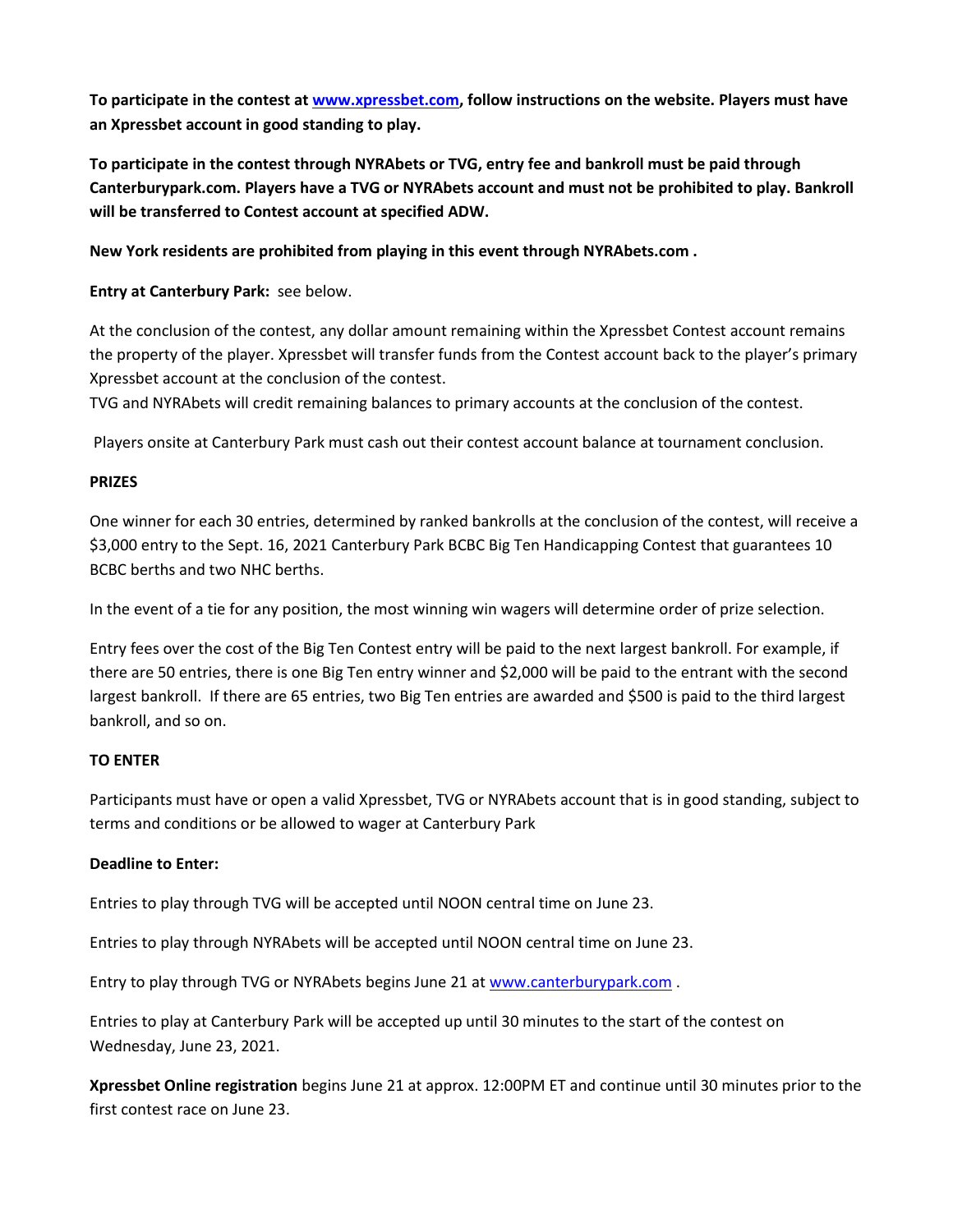To participate in the contest, follow instructions at www.xpressbet.com/tournaments. The Buy-In amount (\$300) will be deducted from the player's Xpressbet account at the time of registration. The player must have sufficient funds in their Xpressbet account to cover the Buy-In to complete registration. Registration must be completed for each entry purchased. Due to state regulations, residents of the state of Washington are ineligible to participate in this tournament. Residents of state(s) that are unable to bet Canterbury Park are also ineligible to participate in this tournament. Minnesota residents may only participate in this tournament through participating at Canterbury Park.

### **Entering at Canterbury Park**

Tournament headquarters will be located on third level of the Canterbury Park grandstand. In person entries will be taken June 23 at 11am. Cash is the preferred method of entry. Credit cards will be accepted but a \$10 service fee per entry will be added. Arrangements for advance entry may be made by calling 952-496-6437.

Contest participants must present the \$300 fee to register along with picture ID and social security number or Tax ID Number. Each participant will be assigned an account number and a \$200 account wagering card from which they will make their wagers. No additional money may be added to the original \$200 bankroll other than through winning wagers. Canterbury Park MVP Rewards membership is required to play onsite. There is no fee to become a member and it can be done simultaneously with contest entry.

### **OTHER RULES**

Should an entry in this contest fail to meet the above-mentioned requirements, that entry may be disqualified from the contest, making the entry ineligible to win prizes.

Any situation involving a late scratch where it is deemed the players were not given sufficient time to adjust their betting will be handled on a case-by-case basis by contest officials.

In the unlikely event of a cancellation of a race card, Tournament Officials reserve the right to substitute races from another racetrack or cancel the tournament.

It is the player's responsibility to meet the wagering requirements listed above. Contest officials will make the decision on disqualification in the event of a rule violation and all decisions are final. Entry fees will not be refunded in the event of a disqualification.

Players must place all wagers personally. No person shall directly or indirectly act as an intermediary, transmitter or agent in placing wagers for the player. Additionally, collusion amongst players may serve as grounds for disqualification.

All tournaments wagers must be made through the temporary contest accounts created by Xpressbet, TVG, NYRAbets or Canterbury Park.

There are no caps on payoffs, but payoffs which trigger IRS withholdings could result in a tax withholding situation. If that occurs the scoring system will give the player credit for the full amount of the wager, but the player bankroll only will be an amount net of the IRS withholding.